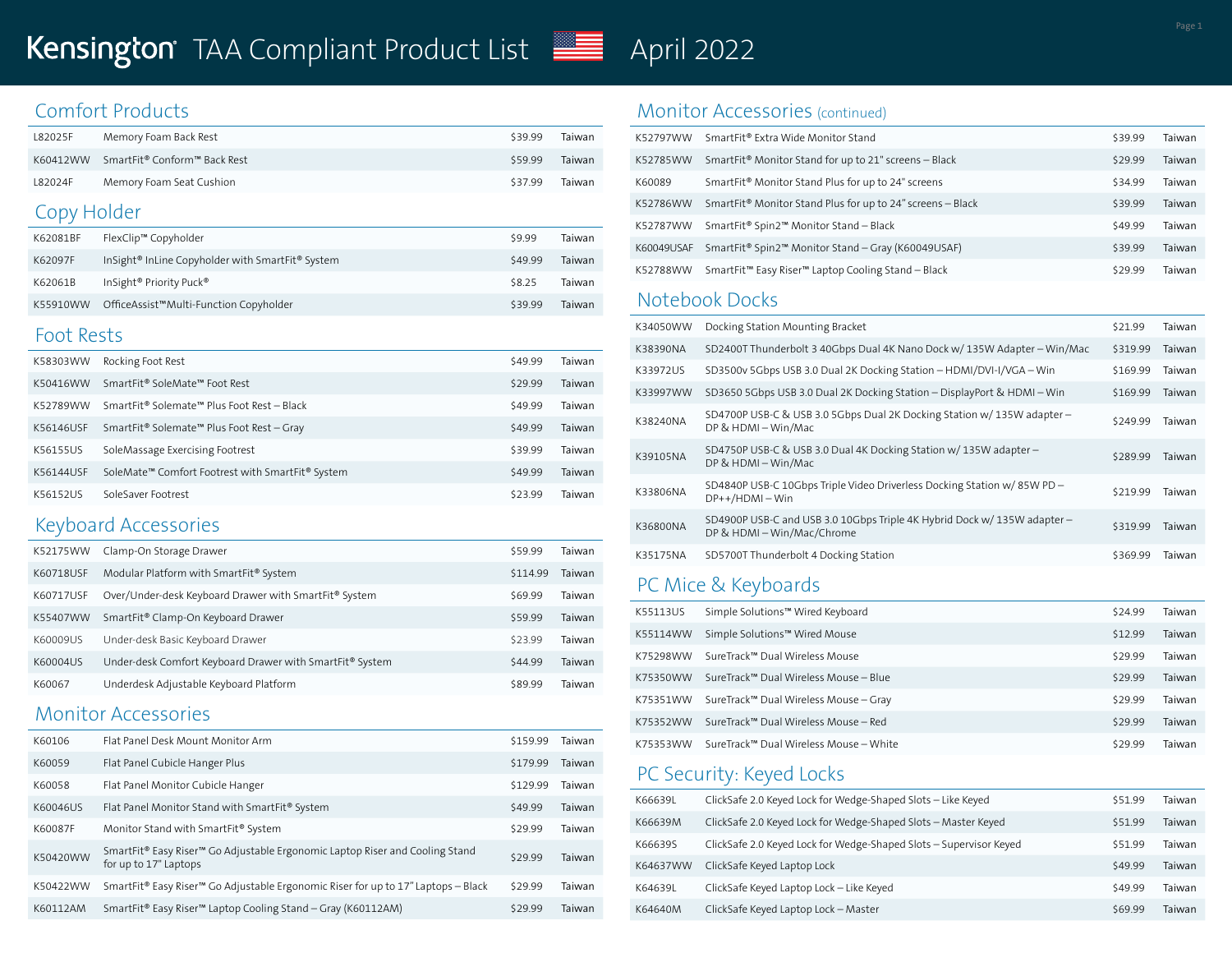# TAA Compliant Product List **April 202**222 2022

# PC Security: Keyed Locks (continued)

| K64639S  | ClickSafe Keyed Laptop Lock – Supervisor Keyed                               | \$49.99 | Taiwan |
|----------|------------------------------------------------------------------------------|---------|--------|
| K64435WW | ClickSafe® 2.0 Keyed Laptop Lock                                             | \$51.99 | Taiwan |
| K64436L  | ClickSafe® 2.0 Keyed Laptop Lock - Like Keyed                                | \$51.99 | Taiwan |
| K64436M  | ClickSafe® 2.0 Keyed Laptop Lock - Master Keyed                              | \$51.99 | Taiwan |
| K64436S  | ClickSafe® 2.0 Keyed Laptop Lock - Supervisor Keyed                          | \$51.99 | Taiwan |
| K68101WW | ClickSafe® 2.0 Keyed Laptop Lock for Nano Security Slot                      | \$49.99 | Taiwan |
| K64830S  | ClickSafe® 2.0 Portable Keyed Laptop Lock                                    | \$44.99 | Taiwan |
| K68102WW | ClickSafe® 2.0 Universal Keyed Laptop Lock                                   | \$39.99 | Taiwan |
| K68108M  | ClickSafe® 2.0 Universal Keyed Laptop Lock - Master Keyed                    | \$49.99 | Taiwan |
| K67770S  | ClickSafe® Custom Keyed Lock Head for SafeStand - Supervisor Keyed           | \$34.99 | Taiwan |
| K64639M  | ClickSafe® Keyed Laptop Lock - Master Keyed                                  | \$49.99 | Taiwan |
| K64640S  | ClickSafe® Keyed Laptop Lock - Supervisor Keyed                              | \$69.99 | Taiwan |
| K67974WW | ClickSafe® Keyed Lock for Dell® Laptops                                      | \$49.99 | Taiwan |
| K62845M  | ClickSafe® Keyed Lock for Dell® Laptops - Master Keyed                       | \$49.99 | Taiwan |
| K62845S  | ClickSafe® Keyed Lock for Dell® Laptops - Supervisor Keyed                   | \$49.99 | Taiwan |
| K64963WW | ClickSafe® Keyed Lock for iPad® Enclosures & Payment Terminals               | \$34.99 | Taiwan |
| K64663US | ClickSafe® Master Keyed Lock - On Demand                                     | \$49.99 | Taiwan |
| K64998WW | ClickSafe® Point 2 Point Keyed Lock                                          | \$54.99 | Taiwan |
| K64699US | ClickSafe® Portable Keyed Laptop Lock                                        | \$39.99 | Taiwan |
| K67769S  | ClickSafe® Ultra Custom Keyed Lock for SafeDome™- Supervisor Keyed           | \$54.99 | Taiwan |
| K64424WW | Desktop & Peripherals Locking Kit 2.0                                        | \$31.99 | Taiwan |
| K64425M  | Desktop & Peripherals Locking Kit 2.0 - Master Keyed                         | \$31.99 | Taiwan |
| K67990US | Desktop & Peripherals Locking Kit 2.0 - Master Keyed on Demand               | \$31.99 | Taiwan |
| K64425S  | Desktop & Peripherals Locking Kit 2.0 - Supervisor Keyed                     | \$31.99 | Taiwan |
| K64665US | Desktop and Peripherals Master Keyed Locking Kit - On Demand                 | \$34.99 | Taiwan |
| K67400WW | F,CABLE TRAP 25PK                                                            | \$24.99 | Taiwan |
| K62055WW | Keyed Cable Lock for Surface Pro                                             | \$49.99 | Taiwan |
| K68134WW | Keyed Cable Lock for Surface Pro & Surface Go                                | \$51.99 | Taiwan |
| K68135M  | Keyed Cable Lock for Surface Pro & Surface Go - Master Keyed                 | \$51.99 | Taiwan |
| K68136WW | Keyed Cable Lock for Surface Pro & Surface Go - On Demand                    | \$51.99 | Taiwan |
| K68135S  | Keyed Cable Lock for Surface Pro & Surface Go - Supervisor Keyed             | \$51.99 | Taiwan |
| K62052M  | Keyed Cable Lock for Surface Pro and Surface Go - Master Keyed               | \$49.99 | Taiwan |
| K62052S  | Keyed Cable Lock for Surface Pro and Surface Go - Supervisor Keyed           | \$49.99 | Taiwan |
| K66646WW | Keyed Dual Head Cable Lock for Surface Pro and Surface Go                    | \$74.99 | Taiwan |
| K66647S  | Keyed Dual Head Cable Lock for Surface Pro and Surface Go - Supervisor Keyed | \$74.99 | Taiwan |
| K66647L  | Keyed Dual Head Cable Lock for Surface Pro and Surface Go--Like Keyed        | \$74.99 | Taiwan |

# PC Security: Keyed Locks (continued)

| K66647M  | Keyed Dual Head Cable Lock for Surface Pro and Surface Go--Master Keyed | \$74.99  | Taiwan |
|----------|-------------------------------------------------------------------------|----------|--------|
| K62918WW | Lock Module for the SD7000 Surface Pro Docking Station                  | \$49.99  | Taiwan |
| K63251M  | Lock Module for the SD7000 Surface Pro Docking Station - Master Keyed   | \$49.99  | Taiwan |
| K67611WW | Locking Eyelet for Standard Slots                                       | \$24.99  | Taiwan |
| K67976WW | Locking Kit for Surface Studio                                          | \$49.99  | Taiwan |
| K67970S  | Locking Kit for Surface Studio - Supervisor Keyed                       | \$74.99  | Taiwan |
| K67975WW | Locking Kit for Surface Studio and Surface Studio 2                     | \$49.99  | Taiwan |
| K67970M  | Locking Kit for Surface Studio and Surface Studio 2 - Master Keyed      | \$74.99  | Taiwan |
| K63150WW | Mac Pro and Pro Display XDR Locking Kit                                 | \$179.99 | Taiwan |
| K64434WW | MicroSaver 2.0 Keyed Laptop Lock - Master Keyed On Demand               | \$51.99  | Taiwan |
| K64430S  | MicroSaver® 2.0 Keyed Chassis Lock - Supervisor Keyed                   | \$51.99  | Taiwan |
| K65042L  | MicroSaver® 2.0 Keyed Laptop Lock - Like Keyed                          | \$51.99  | Taiwan |
| K65042S  | MicroSaver® 2.0 Keyed Laptop Lock - Supervisor                          | \$51.99  | Taiwan |
| K65048WW | MicroSaver® 2.0 Keyed Twin Laptop Lock                                  | \$77.99  | Taiwan |
| K65099L  | MicroSaver® 2.0 Keyed Twin Laptop Lock - Like Keyed                     | \$77.99  | Taiwan |
| K65099M  | MicroSaver® 2.0 Keyed Twin Laptop Lock - Master Keyed                   | \$77.99  | Taiwan |
| K65099S  | MicroSaver® 2.0 Keyed Twin Laptop Lock - Supervisor                     | \$77.99  | Taiwan |
| K64432WW | MicroSaver® 2.0 Keyed Ultra Laptop Lock                                 | \$56.99  | Taiwan |
| K64433L  | MicroSaver® 2.0 Keyed Ultra Laptop Lock - Like Keyed                    | \$56.99  | Taiwan |
| K64433M  | MicroSaver® 2.0 Keyed Ultra Laptop Lock - Master Keyed                  | \$56.99  | Taiwan |
| K64433S  | MicroSaver® 2.0 Keyed Ultra Laptop Lock - Supervisor                    | \$56.99  | Taiwan |
| K64423WW | MicroSaver® 2.0 Portable Keyed Laptop Lock                              | \$44.99  | Taiwan |
| K67989S  | MicroSaver® 2.0 Portable Keyed Laptop Lock                              | \$44.99  | Taiwan |
| K67989M  | MicroSaver® 2.0 Portable Keyed Laptop Lock - Master                     | \$44.99  | Taiwan |
| K64603WW | MicroSaver® Chassis Lock - Supervisor Keyed                             | \$39.99  | Taiwan |
| K64605M  | MicroSaver® DS Ultra-Thin Keyed Laptop Lock - Master                    | \$59.99  | Taiwan |
| K64605S  | MicroSaver® DS Ultra-Thin Keyed Laptop Lock - Supervisor Keyed          | \$59.99  | Taiwan |
| K64068F  | MicroSaver® Keyed Laptop Lock                                           | \$49.99  | Taiwan |
| K64186FL | MicroSaver® Keyed Laptop Lock - Like Keyed                              | \$49.99  | Taiwan |
| K64186FS | MicroSaver® Keyed Laptop Lock - Supervisor Keyed                        | \$49.99  | Taiwan |
| K64187FL | MicroSaver® Keyed Twin Head Laptop Lock - Like Keyed                    | \$74.99  | Taiwan |
| K64187FM | MicroSaver® Keyed Twin Head Laptop Lock - Master Keyed                  | \$74.99  | Taiwan |
| K67903M  | MiniSaver <sup>™</sup> Mobile Keyed Lock - Master Keyed                 | \$59.99  | Taiwan |
| K67903S  | MiniSaver <sup>™</sup> Mobile Keyed Lock - Supervisor Keyed             | \$59.99  | Taiwan |
| K67996M  | N17 Keyed Dual Head Laptop Lock for Dell® Devices - Master Keyed        | \$77.99  | Taiwan |
| K64441L  | N17 Keyed Laptop Lock for Wedge-Shaped Slots - Like Keyed               | \$51.99  | Taiwan |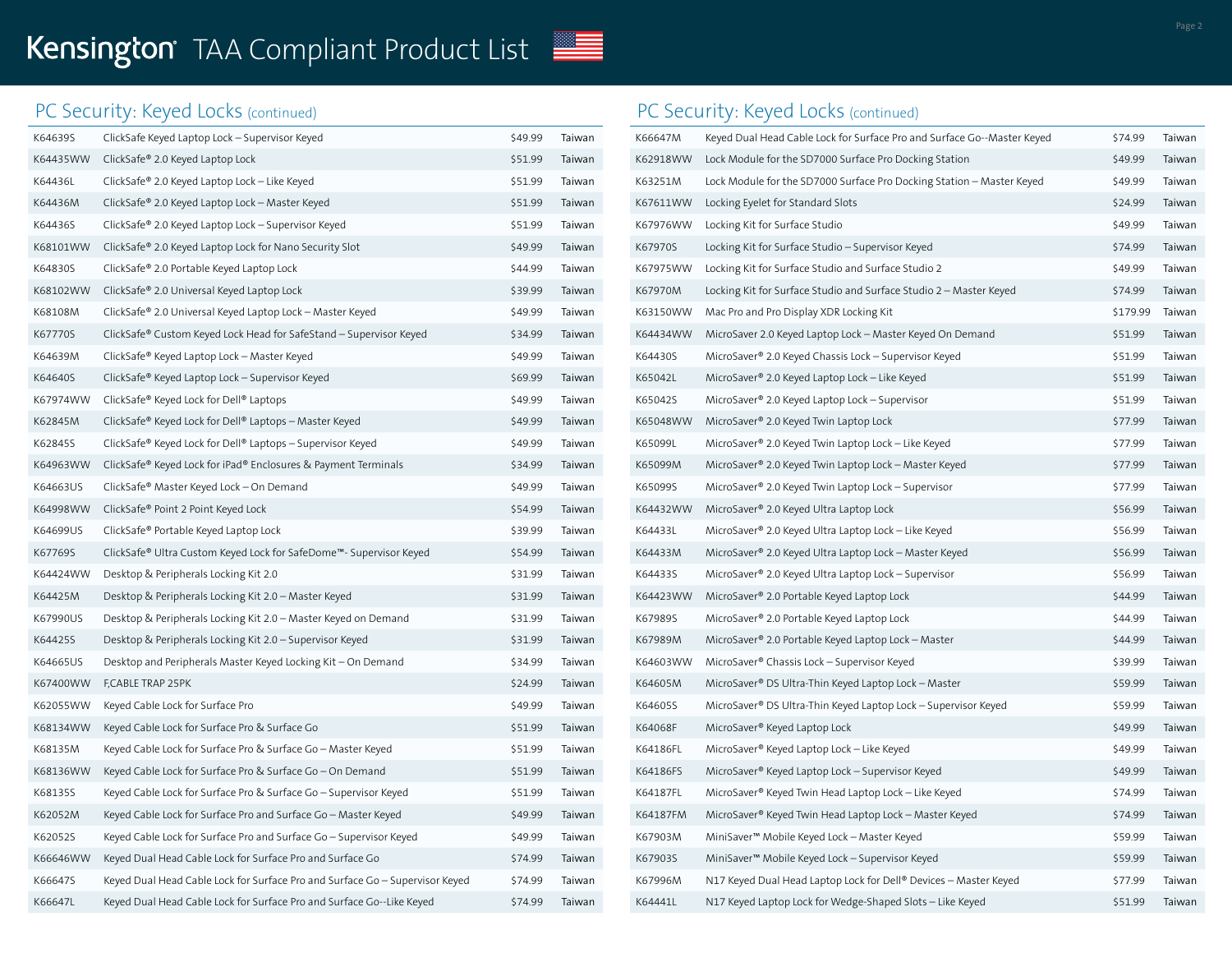# TAA Compliant Product List **April 202**222 2022

# PC Security: Keyed Locks (continued)

| K64441M   | N17 Keyed Laptop Lock for Wedge-Shaped Slots - Master Keyed               | \$51.99 | Taiwan |
|-----------|---------------------------------------------------------------------------|---------|--------|
| K64441S   | N17 Keyed Laptop Lock for Wedge-Shaped Slots - Supervisor Keyed           | \$51.99 | Taiwan |
| K64457WW  | N17 Keyed Lock for Wedge-Shaped Slots On Demand - Master Keyed            | \$49.99 | Taiwan |
| K66644WW  | N17 Portable Keyed Lock for Wedge-Shaped Slots                            | \$41.99 | Taiwan |
| K64448WW  | NanoSaver <sup>™</sup> Keyed Dual Head Laptop Lock                        | \$77.79 | Taiwan |
| K64449L   | NanoSaver <sup>™</sup> Keyed Dual Head Laptop Lock - Like Keyed           | \$74.99 | Taiwan |
| K64449M   | NanoSaver™ Keyed Dual Head Laptop Lock - Master Keyed                     | \$77.79 | Taiwan |
| K64449S   | NanoSaver <sup>™</sup> Keyed Dual Head Laptop Lock - Supervisor Keyed     | \$77.79 | Taiwan |
| K64444WW  | NanoSaver <sup>™</sup> Keyed Laptop Lock                                  | \$51.99 | Taiwan |
| K64445L   | NanoSaver <sup>™</sup> Keyed Laptop Lock - Like Keyed                     | \$51.99 | Taiwan |
| K64445M   | NanoSaver™ Keyed Laptop Lock - Master Keyed                               | \$51.99 | Taiwan |
| K64445S   | NanoSaver <sup>™</sup> Keyed Laptop Lock - Supervisor Keyed               | \$51.99 | Taiwan |
| K68138WW  | Portable Keyed Cable Lock for Surface Pro & Surface Go                    | \$44.99 | Taiwan |
| K66642WW  | Portable Keyed Cable Lock for Surface Pro & Surface Go                    | \$44.99 | Taiwan |
| K66643M   | Portable Keyed Cable Lock for Surface Pro & Surface Go - Master Keyed     | \$44.99 | Taiwan |
| K66643S   | Portable Keyed Cable Lock for Surface Pro & Surface Go - Supervisor Keyed | \$44.99 | Taiwan |
| K68139S   | Portable Keyed Cable Lock for Surface Pro and Surface Go                  | \$44.99 | Taiwan |
| K68139M   | Portable Keyed Cable Lock for Surface Pro and Surface Go - Master Keyed   | \$44.99 | Taiwan |
| K64962USA | SafeDome™ Cable Lock for iMac®                                            | \$79.99 | Taiwan |
| K67917L   | SafeDome <sup>™</sup> Cable Lock for iMac® - Like Keyed                   | \$79.99 | Taiwan |
| K67917S   | SafeDome™ Cable Lock for iMac® - Supervisor Keyed                         | \$79.99 | Taiwan |
| K67822WW  | SafeDome <sup>™</sup> Mounted Lock Stand for iMac®                        | \$99.99 | Taiwan |
| K67918L   | SafeDome <sup>™</sup> Mounted Lock Stand for iMac® - Like Keyed           | \$99.99 | Taiwan |
| K67918M   | SafeDome™ Mounted Lock Stand for iMac® - Master Keyed                     | \$99.99 | Taiwan |
| K67918S   | SafeDome™ Mounted Lock Stand for iMac® - Supervisor Keyed                 | \$99.99 | Taiwan |
|           | PC Security: Combination Locks                                            |         |        |
| K66638WW  | ClickSafe 2.0 Keyed Lock for Wedge-Shaped Slots                           | \$51.99 | Taiwan |

| <b>KOOO38VVVV</b> | CHCKSare 2.0 Keyed LOCK for Wedge-Shaped Slots                                       | 221.99  | Talwan |
|-------------------|--------------------------------------------------------------------------------------|---------|--------|
| K64697US          | ClickSafe <sup>®</sup> Combination Laptop Lock                                       | \$36.99 | Taiwan |
| K64679US          | ClickSafe® Combination Laptop Lock - Master Coded                                    | \$36.99 | Taiwan |
| K68103WW          | ClickSafe® Combination Laptop Lock for Nano Security Slot                            | \$36.99 | Taiwan |
| K68104WW          | ClickSafe <sup>®</sup> Combination Laptop Lock for Nano Security Slot - Master Coded | \$36.99 | Taiwan |
| K67936WW          | ClickSafe® Combination Laptop Lock for Wedge-Shaped Security Slot                    | \$39.99 | Taiwan |
| K68105WW          | ClickSafe® Universal Combination Laptop Lock                                         | \$39.99 | Taiwan |
| K68106WW          | ClickSafe® Universal Combination Laptop Lock - Master Coded                          | \$39.99 | Taiwan |
| K66300WW          | Combination Lock for Surface Pro and Surface Go                                      | \$32.99 | Taiwan |

# PC Security: Combination Locks (continued)

| K66301WW | Combination Lock for Surface Pro and Surface Go                | \$32.99  | Taiwan |
|----------|----------------------------------------------------------------|----------|--------|
| K68131WW | Combination Lock for Surface Pro and Surface Go                | \$33.99  | Taiwan |
| K66302WW | Combination Lock for Surface Pro and Surface Go - Serialized   | \$32.99  | Taiwan |
| K68130WW | Combination Lock for Surface Pro and Surface Go - Poly Bag     | \$33.99  | Taiwan |
| K68132WW | Combination Lock for Surface Pro and Surface Go - Serialized   | \$33.99  | Taiwan |
| K64675US | Combination Ultra Laptop Lock                                  | \$39.99  | Taiwan |
| K64823US | KEYED LOCK SURFACE PRO AND GO,                                 | \$49.99  | Taiwan |
| K67904WW | Master Keyed Combination Laptop Lock                           | \$39.99  | Taiwan |
| K68008WW | N17 Combination Lock for Wedge-Shaped Slots                    | \$30.99  | Taiwan |
| K67929WW | N17 Serialized Combination Lock for Wedge-Shaped Slots         | \$34.99  | Taiwan |
| K68009WW | N17 Serialized Combination Lock for Wedge-Shaped Slots         | \$35.99  | Taiwan |
| K68010WW | N17 Serialized Combination Lock for Wedge-Shaped Slots 25-Pack | \$699.99 | Taiwan |
| K64670AM | Portable Combination Laptop Lock - Black                       | \$24.99  | Taiwan |
| K64671AM | Portable Combination Laptop Lock - Red                         | \$24.99  | Taiwan |
| K67819WW | Serialized Combination Laptop Lock with Preset Code            | \$29.99  | Taiwan |
| K66100NA | TSA Accepted 3-Dial Combination Lock - 4-Pack                  | \$24.99  | Taiwan |
| K66101NA | TSA Accepted 4-Dial Combination Lock - 4-Pack                  | \$29.99  | Taiwan |
| K66102NA | TSA Accepted Keyed Luggage Lock - 4-Pack                       | \$19.99  | Taiwan |
| K64684US | WordLock® Portable Combination Laptop Lock                     | \$27.99  | Taiwan |

# PC Security: Other Security Solutions

| K65049WW | 5mm Master Key for MicroSaver® 2.0                          | \$3.99  | Taiwan |
|----------|-------------------------------------------------------------|---------|--------|
| K68100WW | CLICKSAFE NANOSAVER ANCHOR                                  | \$4.99  | Taiwan |
| K67973WW | ClickSafe Security Anchor for wedge Lock Slot               | \$4.99  | Taiwan |
| K83049US | ClickSafe® Security Anchor                                  | \$4.99  | Taiwan |
| K64931WW | ClickSafe® Security Anchor Adapter Kit                      | \$9.99  | Taiwan |
| K67760WW | CSA M3x10 MACHINE SCREW                                     |         | Taiwan |
| K67853WW | CSA Through-Hole, Only                                      | \$0.49  | Taiwan |
| K64613WW | Desk Mount Security Anchor Point                            | \$14.99 | Taiwan |
| K64612WW | Grommet Hole Security Anchor Point                          | \$14.99 | Taiwan |
| K67938WW | HP Master Keys - 5mm Keying System                          |         | Taiwan |
| K64036WW | Kensington Security Slot Adapter Kit                        | \$9.99  | Taiwan |
| K64454WW | Laptop Locking Station 2.0 with ClickSafe® Combination Lock | \$59.99 | Taiwan |
| K64453WW | Laptop Locking Station 2.0 with MicroSaver 2.0 Lock         | \$59.99 | Taiwan |
| K67912WW | Master Keys for Master Keyed Combination Lock               | \$3.99  | Taiwan |
| K64593WW | MicroSaver® Micro DS/ClickSafe®                             | \$3.99  | Taiwan |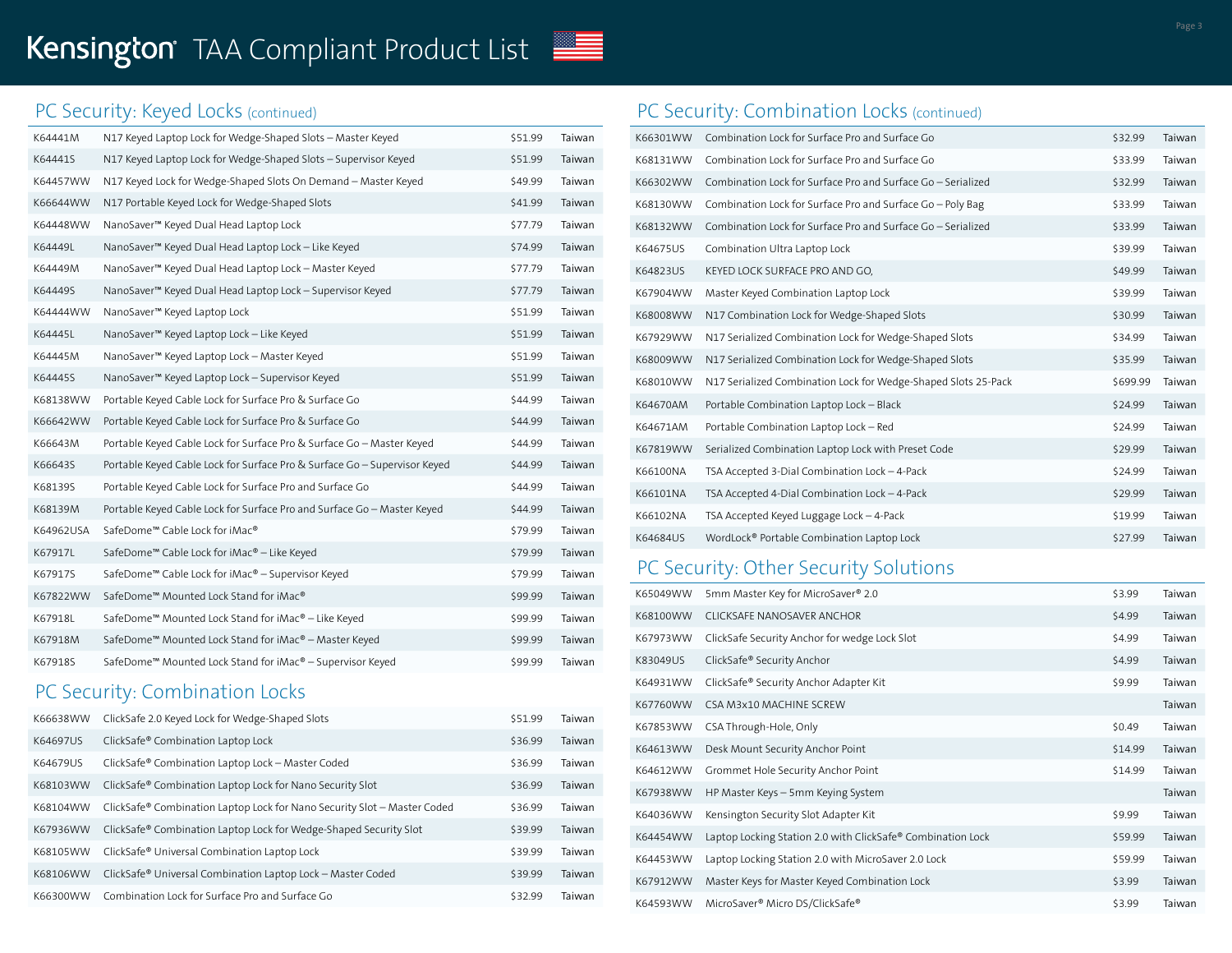# PC Security: Other Security Solutions (continued)

| K64019F  | MicroSaver® Single Keyed - Key Pack                                                                          | \$3.99  | Taiwan |
|----------|--------------------------------------------------------------------------------------------------------------|---------|--------|
| K67850WW | Mounted Lock CSA                                                                                             | \$1.29  | Taiwan |
| K67700US | Partition Cable Anchor                                                                                       | \$19.99 | Taiwan |
| K66103WW | Portable Lock Box                                                                                            | \$49.99 | Taiwan |
| K64995WW | Security Slot Adapter Kit for Ultrabook™                                                                     | \$12.99 | Taiwan |
| K67914WW | USB Port Lock with Rectangular Cable Guard                                                                   | \$19.99 | Taiwan |
| K67915WW | USB Port Lock with Square Cable Guard                                                                        | \$19.99 | Taiwan |
| K62330WW | VeriMark™ Desktop Fingerprint Key                                                                            | \$74.99 | Taiwan |
| K64707WW | VeriMark <sup>™</sup> Fingerprint Key – FIDO U2F & Windows Hello™ – Designed for Surface                     | \$49.99 | Taiwan |
| K67977WW | VeriMark <sup>™</sup> Fingerprint Key – FIDO U2F for Universal 2nd Factor Authentication &<br>Windows Hello™ | \$49.99 | Taiwan |
| K64708WW | VeriMark™ Guard USB-A Fingerprint Key                                                                        | \$64.99 | Taiwan |
| K64709WW | VeriMark™ Guard USB-C Fingerprint Key                                                                        | \$69.99 | Taiwan |
| K64704WW | VeriMark™ IT Fingerprint Key - FIDO2/WebAuth, Windows Hello™ & Windows Hello<br>for Business™                | \$59.99 | Taiwan |

#### Privacy Screens

| K59080WW | F,23.8"16.9 PRIVACY SCREEN                          | \$0.00  | Korea |
|----------|-----------------------------------------------------|---------|-------|
| K55699WW | FG123 Privacy Screen for Pixelbook                  | \$49.99 | Korea |
| K55700WW | FG123S Privacy Screen for Pixel Slate               | \$44.99 | Korea |
| K55900WW | FP10 Privacy Screen for Surface Go and Surface Go 2 | \$34.99 | Korea |
| K52124WW | FP101W9 Privacy Screen for Laptops (10.1" 16:9)     | \$19.99 | Korea |
| K52791WW | FP116W9 Privacy Screen for Laptops (11.6" 16:9)     | \$24.99 | Korea |
| K52116WW | FP121 Privacy Screen for Laptops (12.1" 4:3)        | \$34.99 | Korea |
| K52117WW | FP121W10 Privacy Screen for Laptops (12.1" 16:10)   | \$34.99 | Korea |
| K64489WW | FP123 Privacy Screen for Surface Pro 7/6/5/4        | \$34.99 | Korea |
| K52118WW | FP133W10 Privacy Screen for Laptops (13.3" 16:10)   | \$34.99 | Korea |
| K64488WW | FP133W9 Privacy Screen for Laptops (13.3" 16:9)     | \$29.99 | Korea |
| K52102WW | FP140W10 Privacy Screen for Laptops (14.1" 16:10)   | \$39.99 | Korea |
| K52793WW | FP140W9 Privacy Screen for 14" Laptops (16:9)       | \$34.99 | Korea |
| K52101WW | FP141 Privacy Screen for Laptops (14.1" 4:3)        | \$39.99 | Korea |
| K52103WW | FP15 Privacy Screen for Laptops (15" 4:3)           | \$39.99 | Korea |
| K52104WW | FP154W10 Privacy Screen for Laptops (15.4" 16:10)   | \$39.99 | Korea |
| K55784WW | FP156W9 Privacy Screen for Laptops (15.6" 16:9)     | \$37.99 | Korea |
| K52125WW | FP160W9 Privacy Screen for Laptops (16" 16:9)       | \$59.99 | Korea |
| K52105WW | FP170 Privacy Screen for Monitors (17" 5:4)         | \$59.99 | Korea |
| K52106WW | FP170W10 Privacy Screen for Laptops (17" 16:10)     | \$59.99 | Korea |

### Privacy Screens (continued)

| K52107WW | FP173W9 Privacy Screen for Laptops (17.3" 16:9)                                        | \$59.99  | Korea  |
|----------|----------------------------------------------------------------------------------------|----------|--------|
| K52108WW | FP181 Privacy Screen for Monitors (18.1" 5:4)                                          | \$64.99  | Korea  |
| K52126WW | FP184W9 Privacy Screen for Monitors (18.4" 16:9)                                       | \$64.99  | Korea  |
| K52109WW | FP185W9 Privacy Screen for Monitors (18.5" 16:9)                                       | \$64.99  | Korea  |
| K55781WW | FP190 Privacy Screen for Monitors (19" 5:4)                                            | \$64.99  | Korea  |
| K52119WW | FP190W10 Privacy Screen for Monitors (19" 16:10)                                       | \$64.99  | Korea  |
| K52127WW | FP195W10 Privacy Screen for Monitors (19.5" 16:10)                                     | \$64.99  | Korea  |
| K52110WW | FP195W9 Privacy Screen for Monitors (19.5" 16:9)                                       | \$64.99  | Korea  |
| K55796WW | FP200W9 Privacy Screen for 20" Widescreen Monitors (16:9)                              | \$74.99  | Korea  |
| K52120WW | FP201 Privacy Screen for Monitors (20.1" 4:3)                                          | \$79.99  | Korea  |
| K52121WW | FP201W10 Privacy Screen for Monitors (20.1" 16:10)                                     | \$79.99  | Korea  |
| K52122WW | FP213 Privacy Screen for Monitors (21.3" 4:3)                                          | \$89.99  | Korea  |
| K55797WW | FP215W9 Privacy Screen for 21.5" Widescreen Monitors (16:9)                            | \$84.99  | Korea  |
| K52111WW | FP216W10 Privacy Screen for Monitors (21.6" 16:10)                                     | \$84.99  | Korea  |
| K55786WW | FP220W Privacy Screen for 22.0" Widescreen Monitors (16:10)                            | \$84.99  | Korea  |
| K55798WW | FP230W9 Privacy Screen for 23" Widescreen Monitors (16:9)                              | \$89.99  | Korea  |
| K60730WW | FP236W9 Privacy Screen for Widescreen Monitors (23.6" 16:9)                            | \$84.99  | Korea  |
| K60731WW | FP238W9 Privacy Screen for 23.8" Widescreen Monitors (16:9)                            | \$84.99  | Korea  |
| K52794WW | FP240W Privacy Screen for 24" Widescreen Monitors (16:10)                              | \$99.99  | Korea  |
| K52795WW | FP240W9 Privacy Screen for 24" Widescreen Monitors (16:9)                              | \$99.99  | Korea  |
| K52112WW | FP250W9 Privacy Screen for Monitors (25" 16:9)                                         | \$99.99  | Korea  |
| K52113WW | FP260W10 Privacy Screen for Monitors (26" 16:10)                                       | \$109.99 | Korea  |
| K52128WW | FP270W10 Privacy Screen for Monitors (27" 16:10)                                       | \$129.99 | Korea  |
| K60729WW | FP270W9 Privacy Screen for 27" Widescreen Monitors (16:9)                              | \$129.99 | Korea  |
| K52114WW | FP280W10 Privacy Screen for Monitors (28" 16:10)                                       | \$129.99 | Korea  |
| K52129WW | FP280W9 Privacy Screen for Monitors (28" 16:9)                                         | \$129.99 | Korea  |
| K52123WW | FP300W10 Privacy Screen for Monitors (30" 16:10)                                       | \$164.99 | Korea  |
| K52115WW | FP315W9 Privacy Screen for Monitors (31.5" 16:9)                                       | \$179.99 | Korea  |
| K52130WW | FP340UW Privacy Screen for Monitors (34" 16:10)                                        | \$189.99 | Korea  |
| K55778WW | FS190 Snap2 <sup>™</sup> Privacy Screen for 19" Widescreen Monitors (16:10)            | \$129.99 | Korea  |
| K55779WW | FS220 Snap2 <sup>™</sup> Privacy Screen for 20"-22" Widescreen Monitors (16:9 / 16:10) | \$149.99 | Korea  |
| K55315WW | FS240 Snap2 <sup>™</sup> Privacy Screen for 22"-24" Widescreen Monitors (16:9 / 16:10) | \$169.99 | Korea  |
| K58400WW | FS270 Snap2 Privacy Screen for 25"-27" Monitors                                        | \$169.99 | Korea  |
| K51701WW | MagPro Elite Magnetic Privacy Screen for Surface Laptop Studio                         | \$54.99  | Taiwan |
| K51700WW | MagPro Elite Magnetic Privacy Screen for Surface Pro 8                                 | \$54.99  | Taiwan |
|          |                                                                                        |          |        |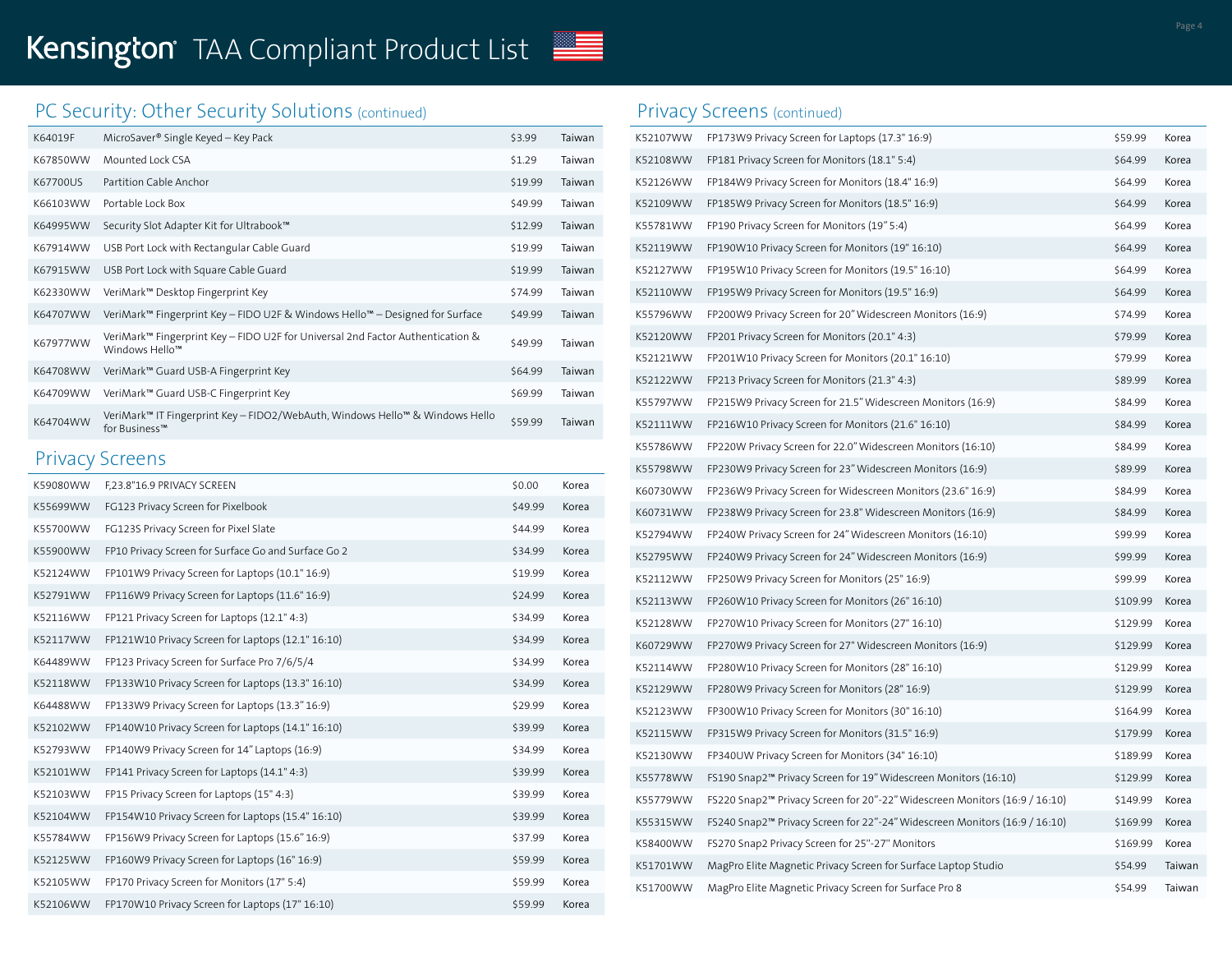# Kensington TAA Compliant Product List

#### Privacy Screens (continued)

| K50728WW | MagPro Elite Privacy Screen for Surface Laptop 2/3 13.5IN                        | \$49.99  | Taiwan |
|----------|----------------------------------------------------------------------------------|----------|--------|
| K58362WW | MagPro Elite Privacy Screen for Surface Laptop 3 15IN                            | \$54.99  | Taiwan |
| K58350WW | MagPro <sup>™</sup> 12.5" (16:9) Laptop Privacy Screen with Magnetic Strip       | \$49.99  | Taiwan |
| K58351WW | MagPro <sup>™</sup> 13.3" (16:9) Laptop Privacy Screen with Magnetic Strip       | \$49.99  | Taiwan |
| K58352WW | MagPro <sup>™</sup> 14.0" (16:9) Laptop Privacy Screen with Magnetic Strip       | \$54.99  | Taiwan |
| K58353WW | MagPro <sup>™</sup> 15.6" (16:9) Laptop Privacy Screen with Magnetic Strip       | \$64.99  | Taiwan |
| K58354WW | MagPro <sup>™</sup> 21.5" (16:9) Monitor Privacy Screen with Magnetic Strip      | \$104.99 | Taiwan |
| K58355WW | MagPro <sup>™</sup> 23.0" (16:9) Monitor Privacy Screen with Magnetic Strip      | \$114.99 | Taiwan |
| K58356WW | MagPro <sup>™</sup> 23.8" (16:9) Monitor Privacy Screen with Magnetic Strip      | \$114.99 | Taiwan |
| K58358WW | MagPro <sup>™</sup> 24.0" (16:10) Monitor Privacy Screen with Magnetic Strip     | \$124.99 | Taiwan |
| K58357WW | MagPro <sup>™</sup> 24.0" (16:9) Monitor Privacy Screen with Magnetic Strip      | \$124.99 | Taiwan |
| K58359WW | MagPro <sup>™</sup> 27.0" (16:9) Monitor Privacy Screen with Magnetic Strip      | \$159.99 | Taiwan |
| K58360WW | MagPro <sup>™</sup> Elite Magnetic Privacy Screen for MacBook 13"                | \$59.99  | Taiwan |
| K58361WW | MagPro <sup>™</sup> Elite Magnetic Privacy Screen for MacBook 15"                | \$64.99  | Taiwan |
| K58370WW | MagPro <sup>™</sup> Elite Magnetic Privacy Screen for MacBook Pro 14"            | \$61.99  | Taiwan |
| K52200WW | MagPro™ Elite Magnetic Privacy Screen for MacBook Pro 16"                        | \$64.99  | Taiwan |
| K58371WW | MagPro <sup>™</sup> Elite Magnetic Privacy Screen for MacBook Pro 16"            | \$64.99  | Taiwan |
| K50730WW | MagPro™ Elite Magnetic Privacy Screen for Surface Pro                            | \$49.99  | Taiwan |
| K64490WW | MP13 Magnetic Privacy Screen for 13" MacBook Air 2018 & MacBook Pro 2016 & Later | \$34.99  | Taiwan |
| K64491WW | MP15 Magnetic Privacy Screen for 15" MacBook Pro 2016 and later                  | \$24.99  | Taiwan |
| K50724WW | SA079 Privacy Screen for iPad mini 7.9"                                          | \$49.99  | Taiwan |
| K50726WW | SA102 Privacy Screen for iPad 10.2"                                              | \$54.99  | Taiwan |
| K50727WW | SA105 Privacy Screen for iPad Air 10.5"                                          | \$54.99  | Taiwan |
| K50722WW | SA215 Privacy Screen for iMac 21.5"                                              | \$99.99  | Taiwan |
| K50723WW | SA27 Privacy Screen for iMac 27"                                                 | \$139.99 | Taiwan |

#### Presenters

|           | K72425AMA Presenter Expert Wireless Cursor Control with Red Laser     | \$59.99 | Taiwan |
|-----------|-----------------------------------------------------------------------|---------|--------|
| K72426AMA | Presenter Expert™ Wireless Cursor Control with Green Laser            | \$74.99 | Taiwan |
| K72427AMA | Presenter Expert™ Wireless Cursor Control with Green Laser and Memory | \$89.99 | Taiwan |
| K75774WW  | Presenter Expert™ Wireless with Green Laser                           | \$49.99 | Taiwan |
| K33271WW  | Wireless Presenter - Nano Receiver                                    | \$39.99 | Taiwan |
| K72353USA | Wireless Presenter Pro with Green Laser                               | \$74.99 | Taiwan |
| K33272WW  | Wireless Presenter with Red Laser - Nano Receiver                     | \$39.99 | Taiwan |

### Tablet Enclosures: Cabinets

| K64415NA | AC12 Security Charging Cabinet                  | \$749.99 | Taiwan |
|----------|-------------------------------------------------|----------|--------|
| K62323NA | AC30 30-Bay Charging Cabinet                    | \$999.99 | Taiwan |
| K67862AM | Charge & Sync Cabinet, Universal Tablet - Black | \$669.99 | Taiwan |
| K83097WW | Master Key for K67862                           | \$3.99   | Taiwan |
| K83096WW | Replacement User Key for K67862                 | \$3.99   | Taiwan |
| K67909WW | Secure Cabinet Trolley                          | \$79.99  | Taiwan |

# Tablet Enclosures: Security Cases

| K67833AM | Countertop Tablet Stand for SecureBack - Black          | \$129.99 | <b>USA</b> |
|----------|---------------------------------------------------------|----------|------------|
| K67919US | WindFall Stand for iPad 10.2"                           | \$129.99 | <b>USA</b> |
| K67931US | WindFall Stand for iPad Pro 12.9" 3rd gen               | \$159.99 | <b>USA</b> |
| K67920US | WindFall VESA Mount for iPad 10.2"                      | \$159.99 | <b>USA</b> |
| K67930US | WindFall VESA Mount for iPad Pro 12.9" 3rd gen          | \$159.99 | <b>USA</b> |
| K67953US | WindFall <sup>®</sup> Console for Microsoft Surface Pro | \$139.00 | <b>USA</b> |
| K67945US | WindFall <sup>®</sup> Frame for Microsoft Surface Pro   | \$119.00 | <b>USA</b> |
| K67946US | WindFall® Landscape Stand for iPad 9.7"                 | \$129.00 | <b>USA</b> |
| K67971US | WindFall <sup>®</sup> PivotTable                        | \$19.00  | <b>USA</b> |
| K67957US | WindFall® Portrait Stand for iPad mini                  | \$99.00  | <b>USA</b> |
| K67948US | WindFall <sup>®</sup> Stand for iPad mini               | \$99.00  | <b>USA</b> |
| K67944US | WindFall <sup>®</sup> Stand for Microsoft Surface Pro   | \$139.00 | <b>USA</b> |
| K67952US | WindFall <sup>®</sup> Tablet Console for iPad 9.7"      | \$129.00 | <b>USA</b> |

# Tablets & Smartphone

| K64428WW | Wall-Mount for Universal Charge                                             | \$99.99  | Taiwan        |
|----------|-----------------------------------------------------------------------------|----------|---------------|
| K97323WW | BlackBelt™ 2nd Degree Rugged Case for Surface Pro X                         | \$59.99  | Taiwan        |
| K97950WW | BlackBelt <sup>™</sup> 2nd Degree Rugged Case for Surface™ Pro 7, 6, 5, & 4 | \$39.99  | Taiwan        |
| K99071WW | BlackBelt™ Rugged Case with Integrated Mobile Dock for Surface™ Pro 8       | \$199.99 | <b>Taiwan</b> |

#### **Trackballs**

| K70990WW Orbit® Wireless Trackball with Scroll Ring - Black               | \$49.99 Taiwan |  |
|---------------------------------------------------------------------------|----------------|--|
| $K70991WW$ Orbit <sup>®</sup> Wireless Trackball with Scroll Ring – White | \$49.99 Taiwan |  |